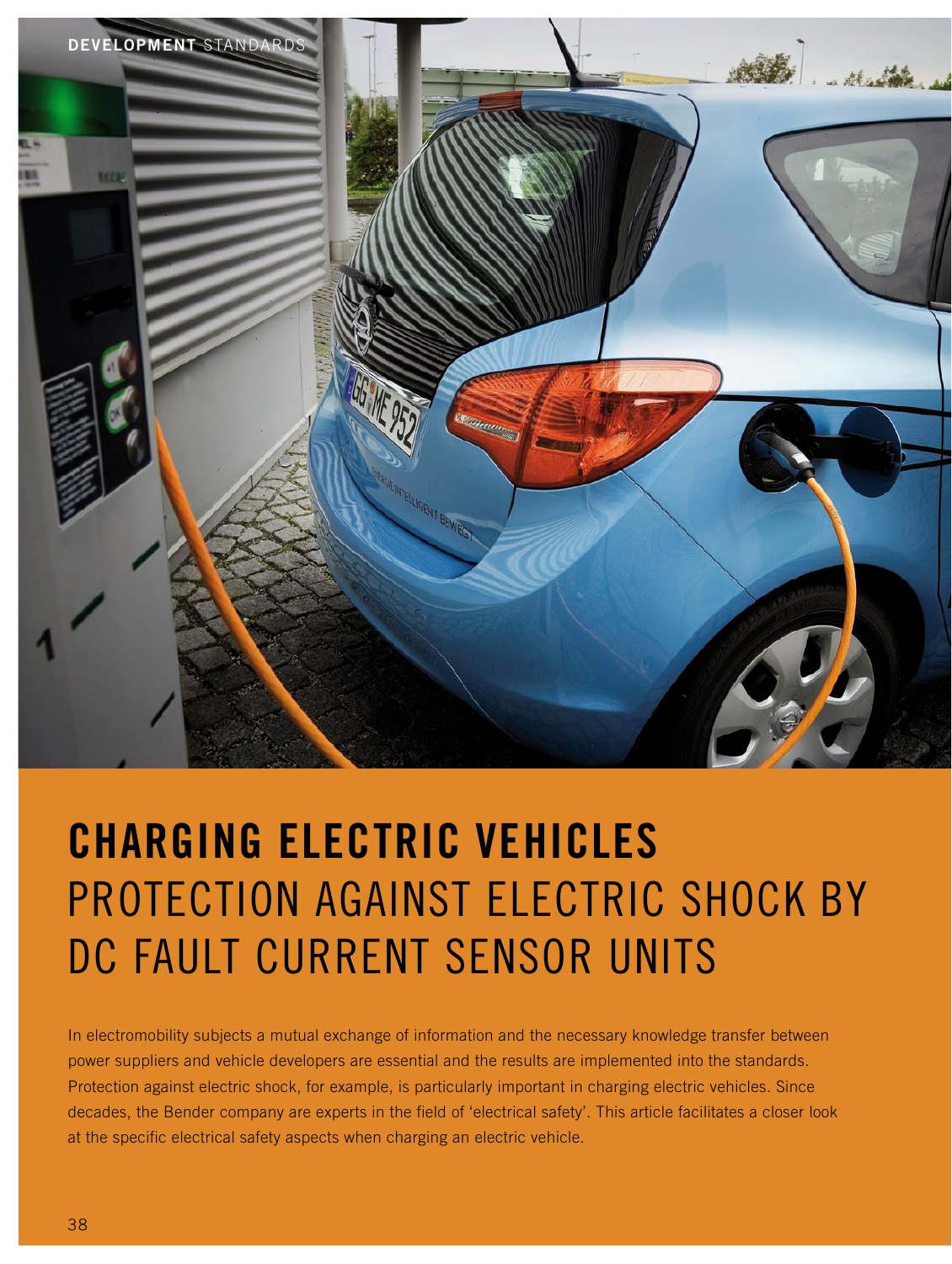#### authors



Dipl.-Ing. Wolfgang Hofheinz is Managing Director Technology, CTO, at Bender GmbH & Co.KG in Gruenberg (Germany).



Dipl.-Ing. Harald Sellner is Head of Technical Marketing at Bender GmbH & Co.KG in Gruenberg (Germany). 



Dipl.-Ing. Winfried Möll is Head of Division T-MIS at Bender GmbH & Co.KG in Gruenberg (Germany).

#### Brief technical subject matter

The DKE German Commission for Electrical Electronic and information technology in DIN and VDE, the national authority for developing standards and safety regulations, together with the Standard Committee Automotive (NA Automobile) are responsible for developing standards for the protection against electric shock in Germany. The e-mobility roadmap defines targets and sets benchmarks [1].

But, the devil is indeed often in the details. The possible coupling of direct and alternate voltage systems in the charging process is a real challenge. This article offers the reader a closer look to the specific charging systems of electric vehicles with regards to its electrical safety [2]. Different charging modes for charging battery powered electric vehicles (BEV) are defined in DIN EN 61851-1 (VDE 0122- 1):2012 01 [3]. For AC charging at an electric socket-outlet or an AC charging station charging mode 2 and mode 3 might be considered. ❶.

According to the general requirements of DIN VDE 0100-410 (VDE 0100- 410):2007-06 [4] subclause 411.3.3, a residual current protective device (RCD) shall be installed in final external circuits, in socket-outlets with a rated current ≤ 20 A and in final circuit ≤ 32 A for portable external equipment. This requirement is specified in the standard draft E DIN VDE 0100-722 (VDE 0100- 722):2011-09 [5] inasmuch that each point of connection has to be protected with a residual current protective device (RCD), at least of type A. If the characteristics of the load in regards to possible fault currents  $I<sub>F</sub> \ge 6$  mA are not identified, appropriate protective measures have to be taken in case of DC fault current. A combination of RCD type A and RCD type B in the same circuit is not permissible and must be adhered to in new installations.

### Normative requirements of residual current protective devices (RCD) typ A

According to IEC 61008-1 [6] and IEC 61009-1 [7], residual current protective devices (RCD) type A shall be provided for the following fault currents  $I<sub>F</sub>$ :

: sinusoidal alternating currents : pulsating DC fault currents. Smooth DC fault currents up to a threshold of  $I_F$  = DC  $\leq$  6 mA are allowed to occur,  $\bullet$ . In case of DC fault current  $I_F \geq$ 6 mA, that may arise from an existing insulation fault within the on-board charger inside the vehicle, the response value as well as the response time may alter negatively in the upstream residual current protective device (RCD). In the worst case an RCD type A is not triggered or becomes "blind". In this case, the protective function is no longer guaranteed. To prevent this, either a residual current protective devices (RCD) type B can be used or the potential DC fault current might be detected by other means to disconnect the circuit.

#### Source of dc fault currents

In charging stations of battery-operated electric vehicles, PFC devices (Power Factor Correction) are used in order to meet the EMC requirements. ❸ shows an example for such a charging station.

In case of an isolation fault  $\mathsf{RF}_{1}$  occurring on the input side of the PFC control (Power Factor Correction device), a DC fault current may arise. If this DC fault current exceeds the normative specified limit of  $I_F \ge 6$  mA,  $\bullet$ , the residual current protective device (RCD) type A of the electric installation may adversely affect the response characteristic which means that the required protective function may not function as expected.

 The current DIN VDE 0100-530 (VDE 0100-530):2011-06 [8] does not consider this type of fault current scenario and creates a new fault type in modern AC systems with modern drives and power supplies with PFC. Only the PE-N-connection in the installation closes the DC fault circuit and influences "all" RCDs type A in the circuit, ❺.

#### Fault current sensor units

According to the requirements of DIN EN 61851-1 (VDE 0122-1):2012-01, the charging system under failure and single fault conditions must limit the flow DC mA and non-sinusoidal currents that could influence the proper function of the residual current protective device (RCD) or other devices.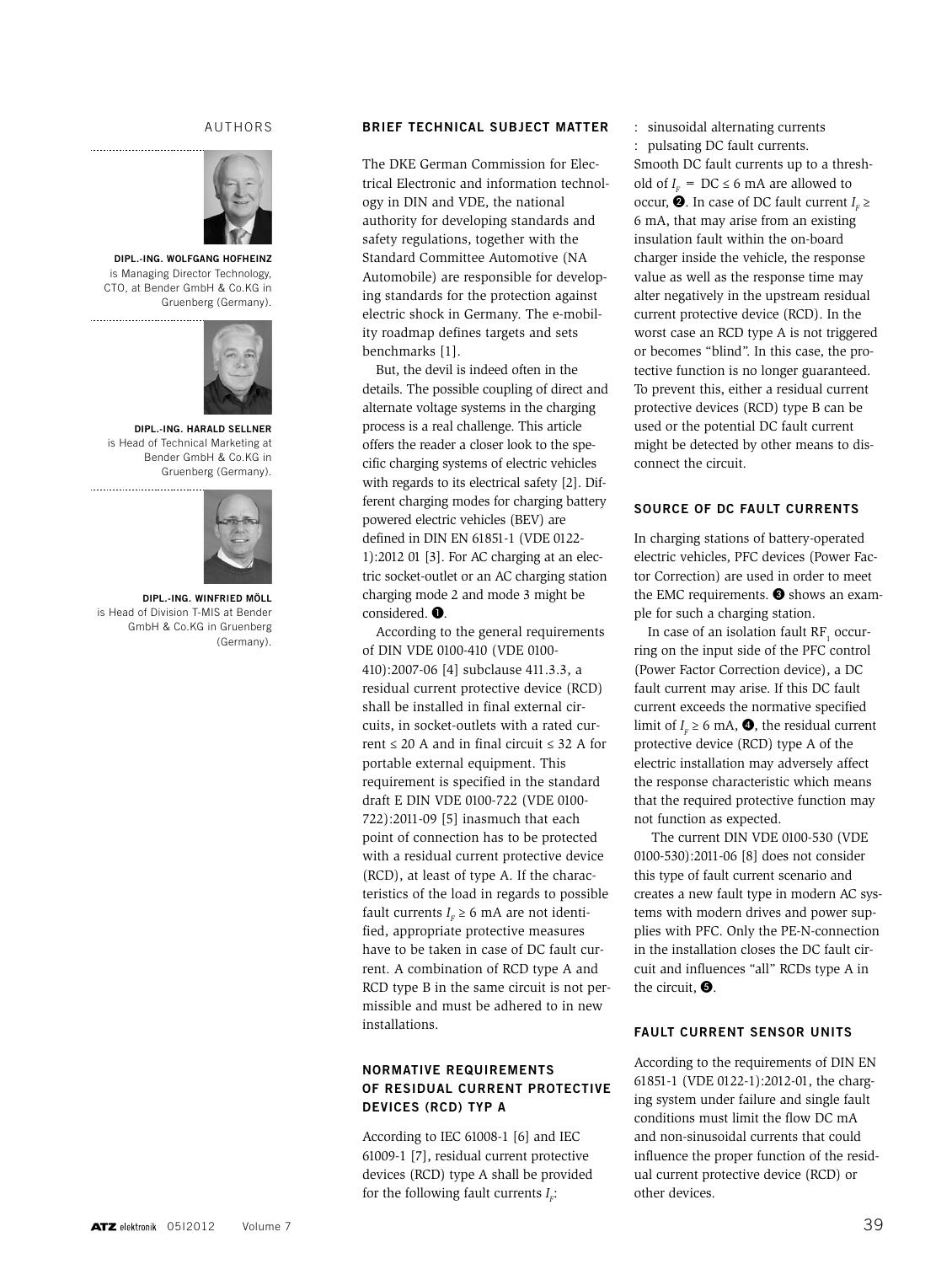## Development Standards



The standard draft E DIN VDE 0100-722 (VDE 0100-722):2011-09 contains similar requirements in 711.531.2.101: "If direct fault  $I<sub>F</sub> \ge 6$  DC mA current occur, appropriate measures have to be taken."

Another measure may be the detection of these direct fault currents with fault current sensor units with a control of the disconnection function, e.g.:

- : control of the charging socket in a charging station (mode 3)
- : control of the relay in an IC-CPD
- : control of the contacts in the electronics of the vehicle.

One of these measures ensures that the function of an (existing) RCD type A in the building installation is not adversely affected.

#### **SUMMARY**

The reliable protection against electric shock is one of the prerequisites for a successful approach to e-mobility. Comprehensive standardisation activities are being developed in the various committees of the DKE and of the DIN. The sensor unit described here is offering a way of increasing the protection level. The essential protection against electric shock through the residual current protective device (RCD) type A continues to be ensured by the DC 6 mA-sensor unit and the characteristics of the fault current device are kept. The two

different system types in the infrastructure and the car, and their protective measures require special attention during charging. The solutions by the experts from the aforementioned fields of expertise are integrated into the standards.



 $\bullet$  Definition fault current  $I_F \geq 6$  DC mA according to IEC/TR 60755